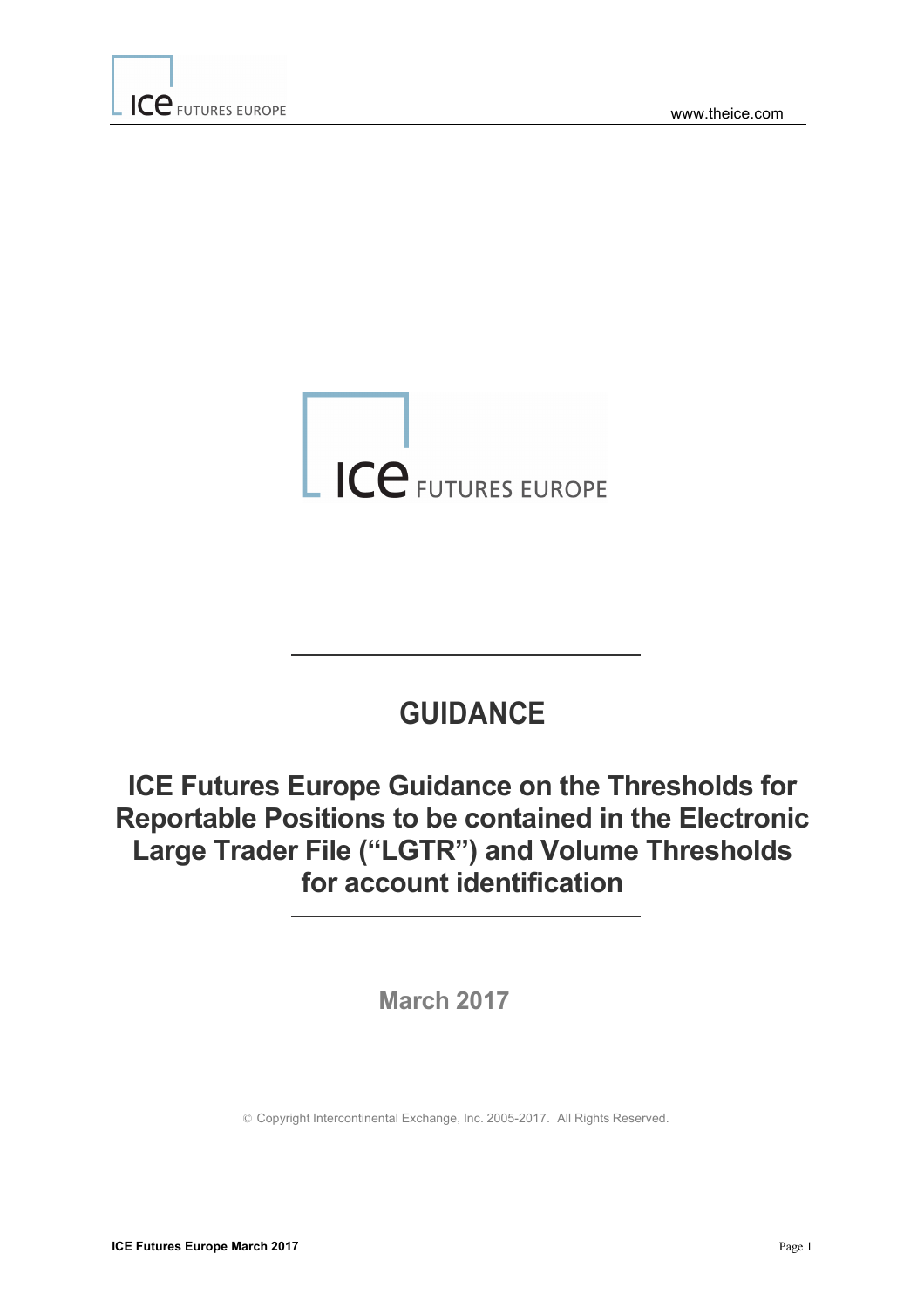

### **Overview**

This Guidance contains a summary overview of the position reporting thresholds for each ICE Futures Europe Futures and Options contracts. These positions should be included in each reporting firm's daily Electronic Large Trader File ("LGTR").

#### **Please note that positions in Fixed Income and Equity Contracts (unless specifically referenced in the table below) will not be subject to daily position reporting at this time.**

Each reporting firm should ensure that it has appropriate systems and controls in place to ensure the file is accurate.

#### **Position Reporting Thresholds**

**Table 1- ICE Futures Europe Reportable Thresholds**

| Contract                                                                                                                                                               | Contract<br>Code | <b>Exchange</b><br>Reporting<br>Code | Market<br><b>Identifier</b><br>Code<br>(MIC) | <b>Reportable Positions</b>                                                                                           |
|------------------------------------------------------------------------------------------------------------------------------------------------------------------------|------------------|--------------------------------------|----------------------------------------------|-----------------------------------------------------------------------------------------------------------------------|
| All ICE Futures Europe Futures and Options<br>Contracts (including Soybean Contracts) for MIC<br>Code IFEU                                                             |                  | 41                                   | <b>IFEU</b>                                  | All positions in all contract months and all<br>positions in all daily contracts.                                     |
| All ICE Swap Futures and Options contracts 1<br>(excluding Soybean Contracts and those Contracts<br>specifically referenced in this table) for MIC Code<br><b>IFEU</b> |                  | 41                                   | <b>IFEU</b>                                  | All positions over 25 lots in or across all<br>contract months and daily contracts.                                   |
| All ICE Futures Europe Soft Commodity Contracts                                                                                                                        |                  | <b>LX</b>                            | <b>IFLX</b>                                  | All positions in all contract months where<br>the position is at or exceeds 100 lots in any<br>single contract month. |
| All ICE DTCC GCF Repo Index® Futures<br>Contracts                                                                                                                      |                  | LL                                   | <b>IFLL</b>                                  | All positions over 600 lots in or across all<br>contract months.                                                      |
| <b>ICE Three-Month Eurodollar Futures Contract</b>                                                                                                                     | ED               | LL                                   | <b>IFLL</b>                                  | All positions over 850 lots in or across all<br>contract months                                                       |

<sup>1</sup> Swap Futures Contracts are those contracts listed in Section TTT of the Exchange Rulebook.

A list of ICE Futures Europe contracts can be found [here](https://www.theice.com/products).

- The submission of the electronic LGTR should be complete by 14:00 UK time.
- Should there be a delay in the submission of the file, reporting firms should inform the Exchange Compliance department in advance of the deadline.
- The responsibility of ensuring that the electronic file is submitted correctly to the Exchange is solely that of the reporting firm.
- Positions held on the Exchange are required to be reported on all UK Public Holidays on which the Exchange is open for trading.
- Exchange Code for ICE Futures Europe is 41 except for ICE Futures Europe Soft Commodity Contracts which is LX, and the ICE Three-Month Eurodollar Futures Contract and all ICE DTCC GCF Repo Index® Futures Contracts which are LL.
- Reporting Firms may submit all positions if it is technically easier for them to do so.